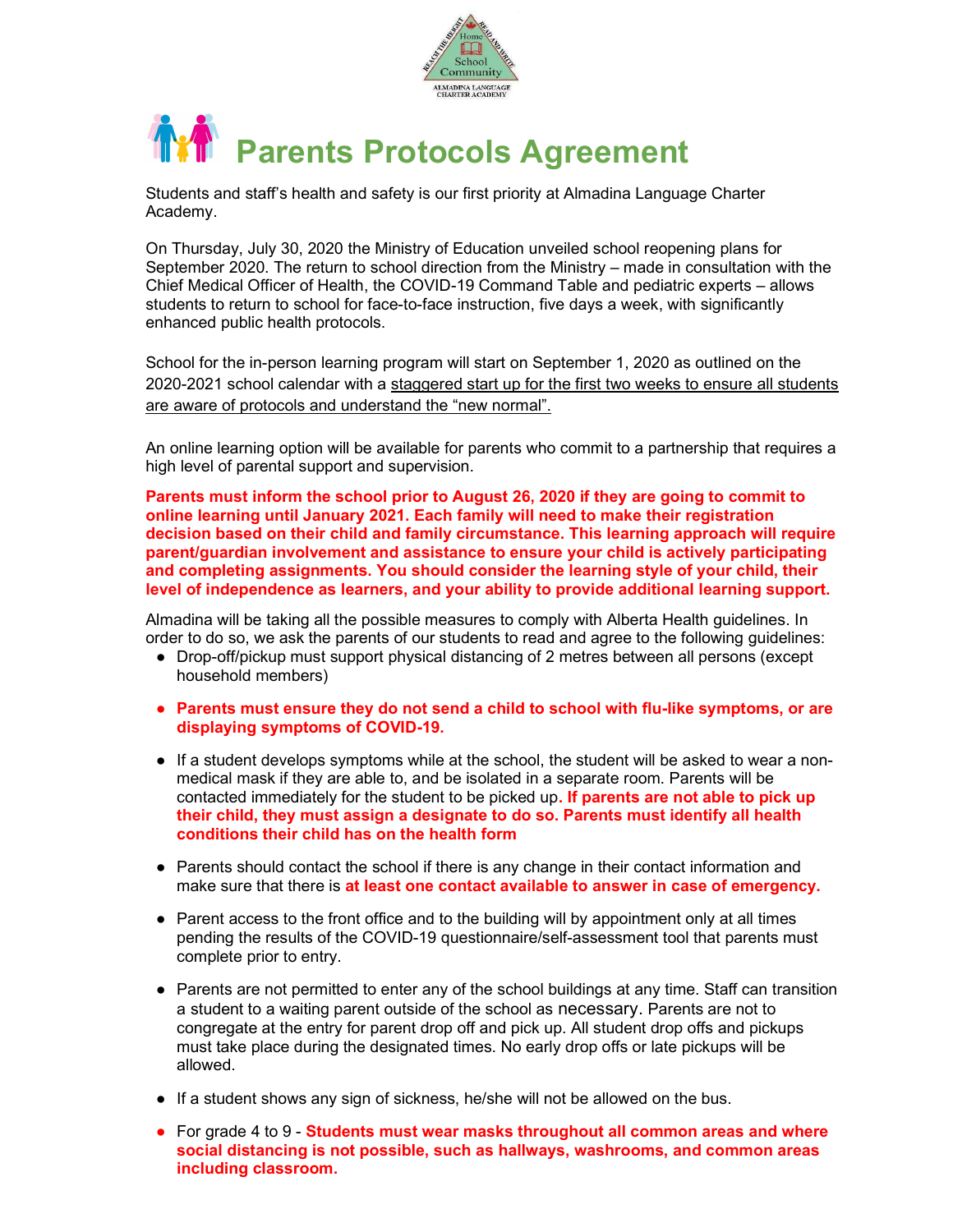

Parents will screen children daily prior to their arrival at school utilizing the following self screening tool that lists COVID-19 symptoms. If your child has any COVID-19 like symptoms, he/she should not enter the building and/or attend school. Follow MOH guidelines or call 811 to determine the need for testing and/or self-isolation. Your child can return to school following MOH guidelines.

## Guidance for School Re-Entry - Scenario 1

| 1. Do you, or your child attending the program, have any of the<br>below symptoms:                                                                                                |                                            | <b>CIRCLE ONE</b> |           |
|-----------------------------------------------------------------------------------------------------------------------------------------------------------------------------------|--------------------------------------------|-------------------|-----------|
|                                                                                                                                                                                   | Fever                                      | <b>YES</b>        | <b>NO</b> |
|                                                                                                                                                                                   | Cough                                      | <b>YES</b>        | NO        |
|                                                                                                                                                                                   | Shortness of Breath / Difficulty Breathing | <b>YES</b>        | <b>NO</b> |
|                                                                                                                                                                                   | Sore throat                                | <b>YES</b>        | NO.       |
|                                                                                                                                                                                   | Painful swallowing                         | <b>YES</b>        | NO.       |
|                                                                                                                                                                                   | Runny Nose / Nasal Congestion              | <b>YES</b>        | NO.       |
|                                                                                                                                                                                   | Chills                                     | <b>YES</b>        | <b>NO</b> |
|                                                                                                                                                                                   | Feeling unwell / Fatigued                  | <b>YES</b>        | <b>NO</b> |
|                                                                                                                                                                                   | Nausea / Vomiting / Diarrhea               | <b>YES</b>        | <b>NO</b> |
|                                                                                                                                                                                   | Unexplained loss of appetite               | <b>YES</b>        | NO.       |
|                                                                                                                                                                                   | Loss of sense of taste or smell            | <b>YES</b>        | <b>NO</b> |
|                                                                                                                                                                                   | Muscle/ Joint aches                        | <b>YES</b>        | <b>NO</b> |
|                                                                                                                                                                                   | Headache                                   | <b>YES</b>        | NO.       |
|                                                                                                                                                                                   | Conjunctivitis (Pink Eye)                  | <b>YES</b>        | NO.       |
| 2. Have you, or anyone in your household, returned from travel outside of<br>Canadian the last 14 days?                                                                           |                                            | <b>YES</b>        | <b>NO</b> |
| 3. Have you or your children attending the program had close unprotected*<br>contact (face-to-face contact within 2 metres) with someone who is ill with<br>cough and/or fever    |                                            | <b>YES</b>        | <b>NO</b> |
| 4. Have you or anyone in your household been in close unprotected contact in<br>the last 14 days with someone who is being investigated or confirmed to be a<br>case of COVID-19? |                                            | <b>YES</b>        | <b>NO</b> |

If you have answered "Yes" to any of the above questions, please DO NOT enter the school at this time. You should stay home and use the COVID-19 Self-Assessment Tool to determine whether you need to be tested for COVID-19. If you have answered "No" to all the above questions, you may attend school.